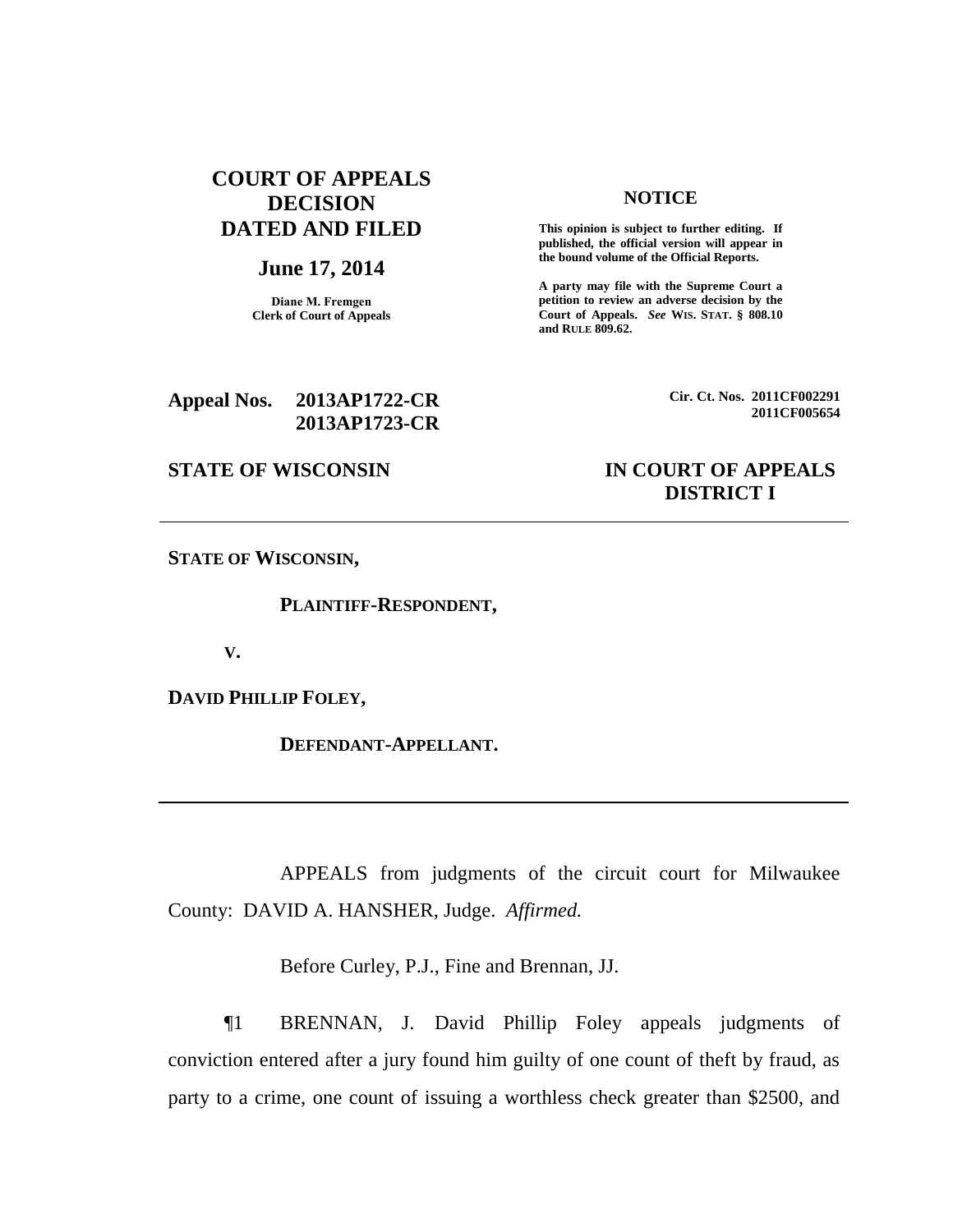two counts of bail jumping.<sup>1</sup> He argues that there was insufficient evidence to support the jury's verdict as to the theft-by-fraud count. We disagree and affirm.

## **BACKGROUND**

¶2 On May 24, 2011, the State filed a complaint, charging Foley, as relevant to this appeal, with theft by fraud, contrary to WIS. STAT.  $\S 943.20(1)(d)$  $(2011-12)$ <sup>2</sup>, for "intentionally ... obtain[ing] title to the property of Anchor Bank, to wit: \$7,000 in the form of an Official Check, by intentionally deceiving Anchor Bank with a false representation which he knew to be false, made with intent to defraud." The parties agree that the following facts were shown at trial.

¶3 In February 2011, Foley wrote two separate personal checks to Dr. Anthony Krausen to pay for an elective surgical procedure, a face lift, performed by Dr. Krausen. Both checks were returned because the accounts from which they were to be drawn were closed.

¶4 Sometime in March 2011, after his checks to Dr. Krausen were returned, Foley wrote a \$10,000 check from his E\*Trade account made payable to his business, Sport 'N Cuts barbershop. Thereafter, Foley gave the \$10,000 check to his business partner Rick Bystra, who, on March 17, 2011, deposited the check

 $\overline{a}$ 

<sup>&</sup>lt;sup>1</sup> The jury found Foley guilty of theft by fraud, as party to a crime, and of issuing a worthless check greater than \$2500 in Milwaukee County Circuit Court Case No. 2011CF2291. The jury found Foley guilty of two counts of bail jumping in Milwaukee County Circuit Court Case No. 2011CF5654. The cases were joined before the trial court, and Foley filed a notice of appeal as to each case. We granted Foley's motion to consolidate the cases for appeal. However, the only issue Foley raises before this court is whether there was sufficient evidence to support his conviction for theft by fraud in Case No. 2011CF2291.

 $2$  All references to the Wisconsin Statutes are to the 2011-12 version unless otherwise noted.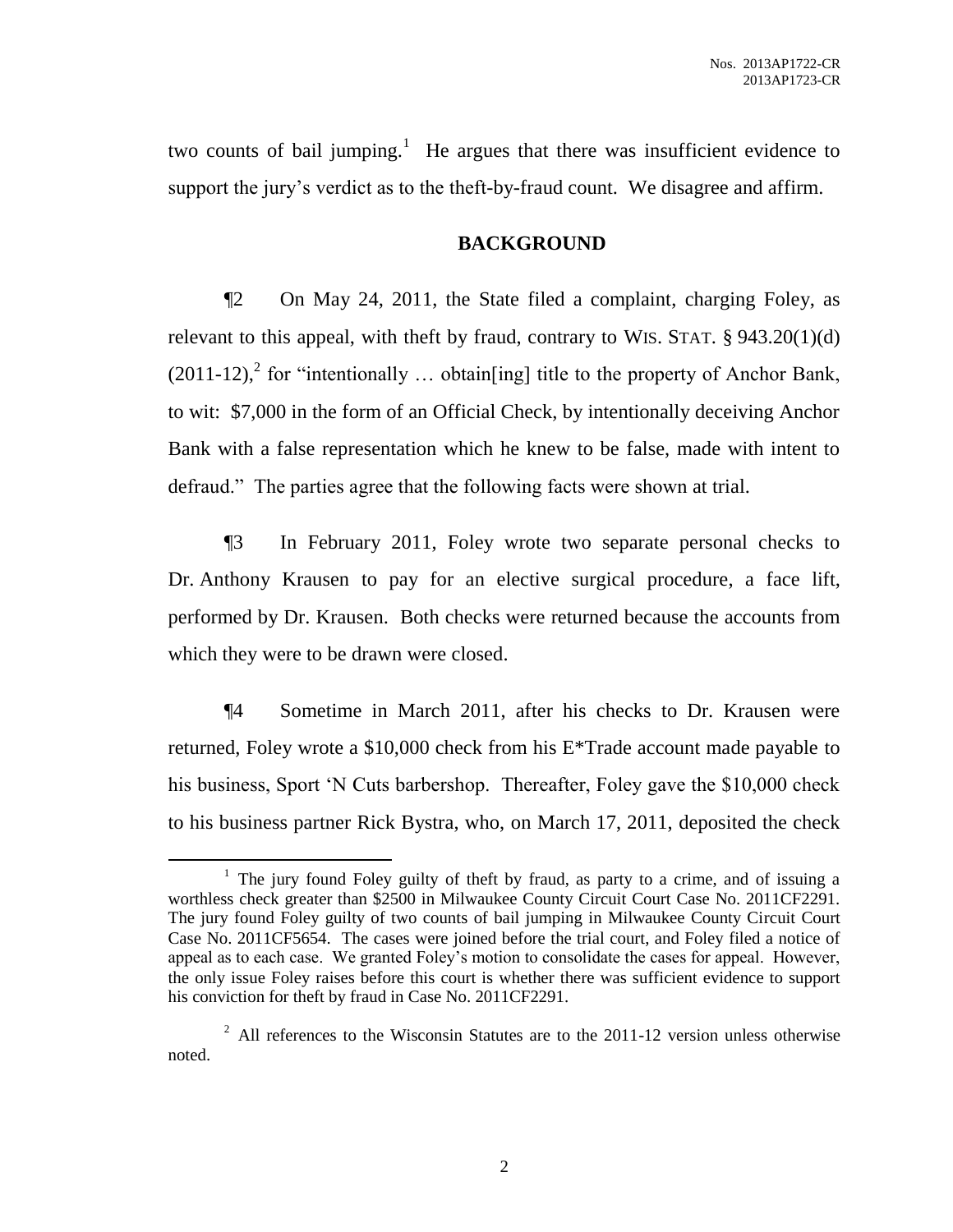in the Sport 'N Cuts account at Anchor Bank. Foley told Bystra not to spend any of the money right away because he had bills he had to pay first. The E\*Trade account never had sufficient funds to cover the \$10,000 check Foley wrote to Sport 'N Cuts. Foley concedes that it is reasonable to infer that he knew that there were insufficient funds in the E\*Trade account to cover the \$10,000 check.

¶5 On March 21, 2011, Foley asked Bystra to write him a check for \$7000 from the Sport 'N Cuts account. Bystra did so. On March 22, 2011, Foley returned to Anchor Bank and completed two transactions.

¶6 First, Foley cashed the \$7000 check Bystra had written him from the Sport 'N Cuts account at Anchor Bank. While the Sport 'N Cuts account contained more than \$10,000 at the time Foley cashed the check, that balance included the \$10,000 E\*Trade check deposit Bystra had made on March 17, 2011. Prior to the E\*Trade deposit, the account never had a balance in excess of \$2900. Second, Foley used the \$7000 check Bystra issued Foley from the Sport 'N Cuts account to obtain a cashier's check from Anchor Bank payable to Dr. Krausen.

¶7 Foley presented the check to Dr. Krausen who cashed it. Anchor Bank claimed that it suffered a loss of \$5380.72, that is, the amount of the overdraft caused by the \$7000 cashier's check after the \$10,000 E\*Trade check bounced.

¶8 The jury convicted Foley of one count of theft by fraud, as party to a crime. Judgment was entered accordingly, and Foley appeals.

3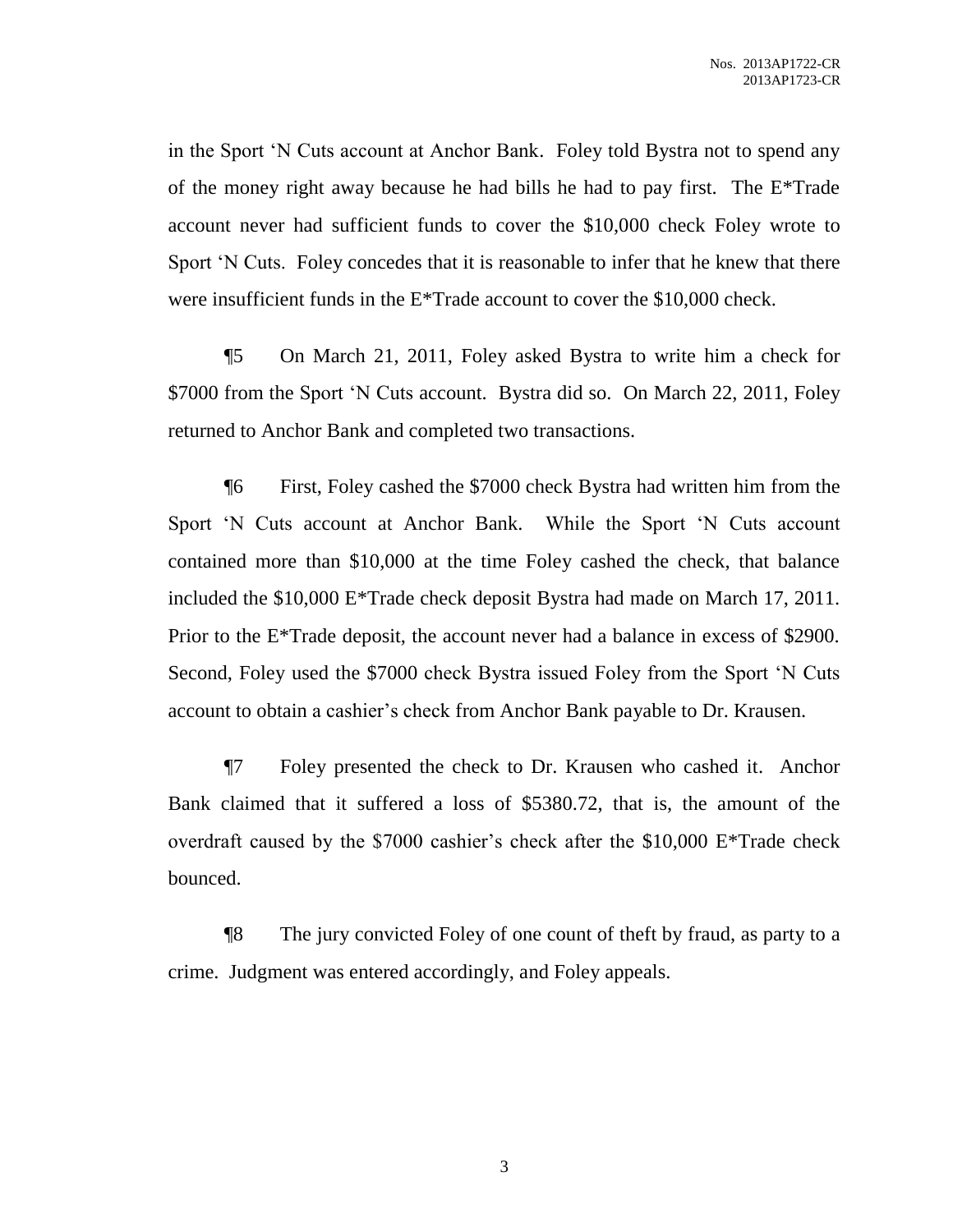### **DISCUSSION**

¶9 Foley argues that there is insufficient evidence to support the jury's conclusion that he committed theft by fraud against Anchor Bank because: (1) he "made no false representation to Anchor Bank," rather, he only made false representations to Bystra; and (2) Anchor Bank lost nothing because the \$7000 check Bystra issued to Foley left Bystra with a "legal obligation … to pay [the amount of] the check even if it were dishonored." His arguments are entirely without merit.

¶10 When reviewing an insufficiency-of-the-evidence claim, we give great deference to the jury's determination and view the evidence in the light most favorable to the State. *See State v. Hayes*, 2004 WI 80, ¶57, 273 Wis. 2d 1, 681 N.W.2d 203. If more than one inference can be drawn from the evidence, we must adopt the inference that supports the conviction. *State v. Hamilton*, 120 Wis. 2d 532, 541, 356 N.W.2d 169 (1984). We will not substitute our own judgment for that of the jury unless the evidence is so lacking in probative value and force that no reasonable jury could have concluded, beyond a reasonable doubt, that the defendant was guilty. *State v. Poellinger*, 153 Wis. 2d 493, 507, 451 N.W.2d 752 (1990). Under this standard of review, we conclude that the record is sufficient to uphold the conviction in this case.

 $\P$ **11** Theft by fraud, as defined in WIS. STAT. § 943.20(1)(d), is committed by one who:

> [o]btains title to property of another person by intentionally deceiving the person with a false representation which is known to be false, made with intent to defraud, and which does defraud the person to whom it is made. "False representation" includes a promise made with intent not to perform it if it is a part of a false and fraudulent scheme.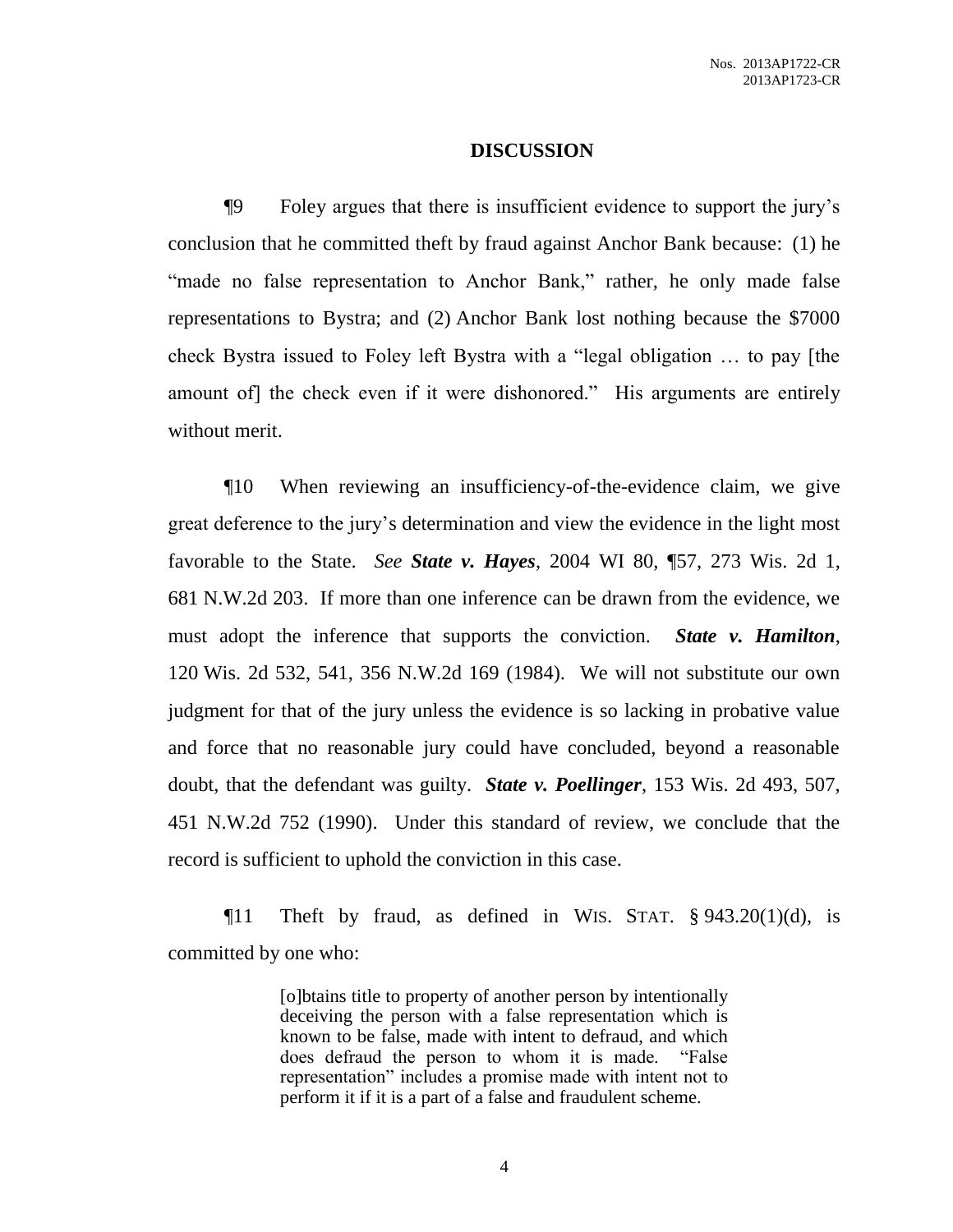Theft by fraud requires the State to prove, by evidence beyond a reasonable doubt, the following seven elements: (1) the named victim was the owner of the property; (2) the defendant made a false representation to the owner; (3) the defendant knew the representation was false; (4) the defendant made the representation with intent to deceive and to defraud the owner; (5) the defendant obtained title to the property of the owner by the false representation; (6) the owner was deceived by the representation; and (7) the owner was defrauded by the representation. WIS JI—CRIMINAL 1453A.

¶12 Foley first challenges the sufficiency of the evidence to prove the second element, to wit, that he "made a false representation to" Anchor Bank. Foley argues that the only representation he made to Anchor Bank was the presentation of the \$7000 check that Bystra made out to Foley from the Sport 'N Cuts account. Because the check was not a forgery, Foley contends that he did not make any misrepresentations to Anchor Bank. However, he admits that he made false representations to Bystra to convince Bystra to issue him the \$7000 check.

¶13 It is well-established law that a defendant need not directly communicate with the victim of his fraudulent scheme to be guilty of theft by fraud. *State v. Timblin*, 2002 WI App 304, ¶31, 259 Wis. 2d 299, 657 N.W.2d 89. In fact, WIS JI—CRIMINAL 1453A provides for just such a situation, stating that:

> It is not required that the defendant directly communicated with the owner [of the stolen property]. The defendant is responsible for a statement made to a third person if the defendant intended or had reason to expect that the statement would be repeated to, or its substance communicated to, the owner [of the stolen property] and that it would influence the owner's conduct in the transaction.

*Id.* at 1-2.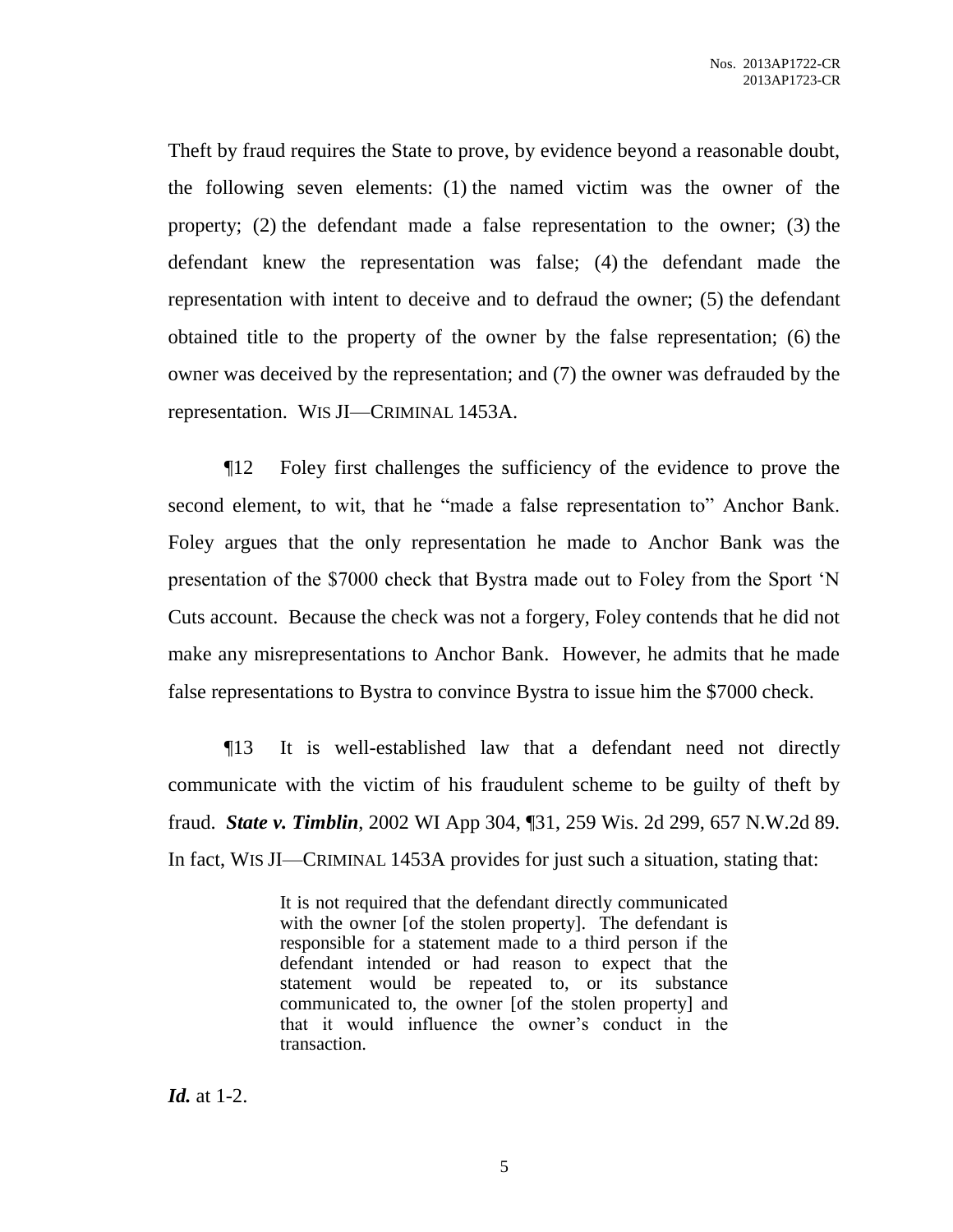¶14 In his brief to this court, Foley admits: (1) that he gave Bystra a  $$10,000$  check from the E<sup>\*</sup>Trade account, knowing that there were insufficient funds to cover the check; (2) that Bystra gave Foley a \$7000 check from the Sport 'N Cuts account, at Foley's request, because Bystra was falsely led to believe that the \$10,000 E\*Trade check was valid; (3) that Foley presented this \$7000 check to Anchor Bank, knowing that it was not backed by sufficient funds; and (4) that Foley then used the \$7000 check made out to him by Bystra from the Sport 'N Cuts account to obtain a \$7000 cashier's check from Anchor Bank. It was reasonable for the jury to find, based on these facts conceded by Foley, that Foley's representation to Bystra—primarily that Foley had sufficient funds to pay the \$10,000 check written to Sport 'N Cuts from Foley's E\*Trade account— "would be repeated to" Anchor Bank and be used to influence Anchor Bank to issue Foley a \$7000 cashier's check despite a lack of funds in the Sport 'N Cuts account.

¶15 Foley also claims that there was insufficient evidence to support the jury's verdict that he defrauded Anchor Bank because Bystra, having written the \$7000 check upon which the cashier's check to Foley was issued, was liable to Anchor Bank for the \$7000. To begin, Foley's argument in that regard is wholly undeveloped. "A party must do more than simply toss a bunch of concepts into the air with the hope that either the … court or the opposing party will arrange them into viable and fact-supported legal theories." *State v. Jackson*, 229 Wis. 2d 328, 337, 600 N.W.2d 39 (Ct. App. 1999). Second, Foley fails to respond to the State's argument that, as a general matter, the fact that a fraud victim might somehow be made whole by civil law remedies has no bearing on whether the victim in fact was the victim of a theft. Unrefuted arguments are deemed